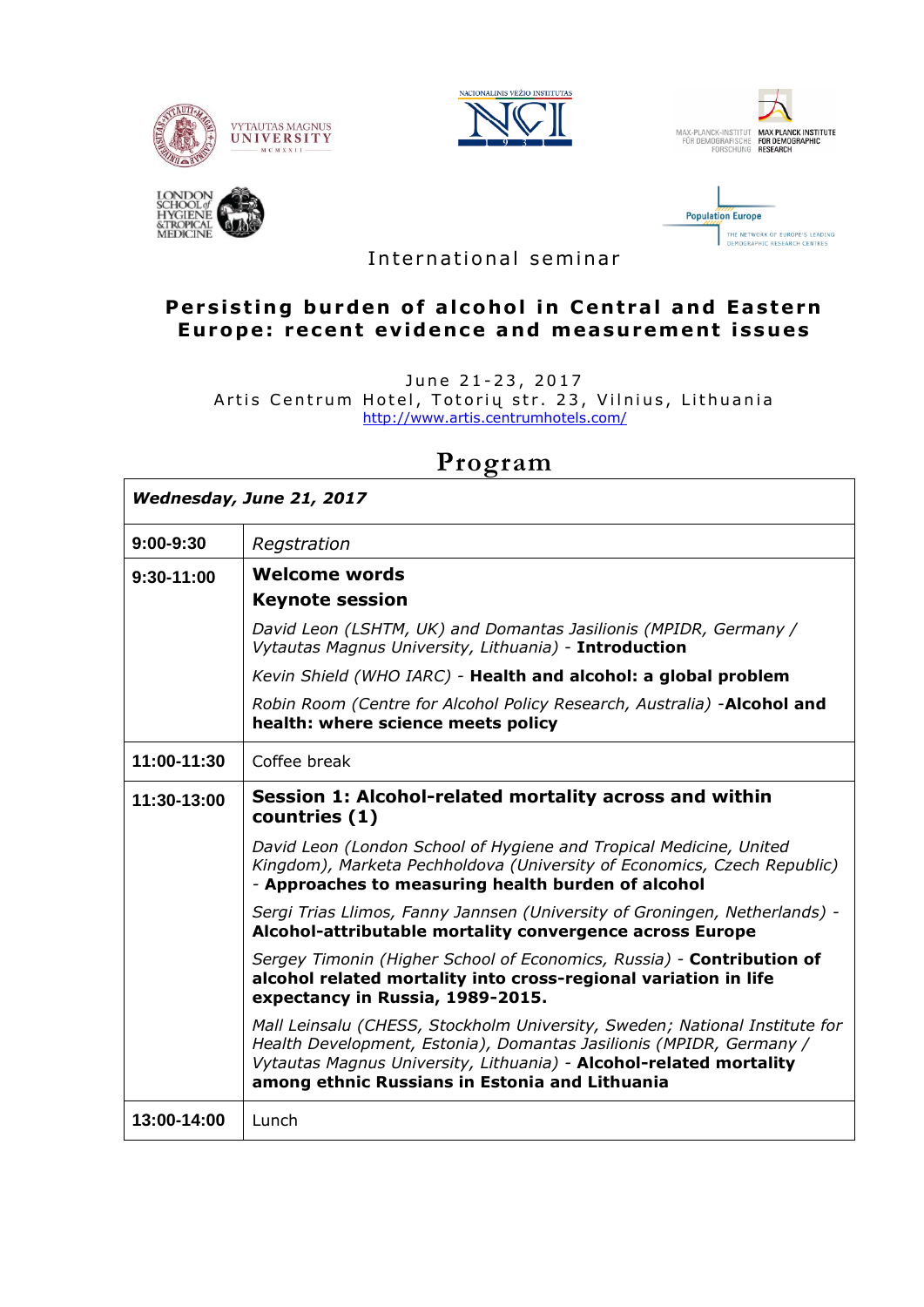| Wednesday, June 21, 2017 (continued) |                                                                                                                                                                                                                                                                                                                                 |  |
|--------------------------------------|---------------------------------------------------------------------------------------------------------------------------------------------------------------------------------------------------------------------------------------------------------------------------------------------------------------------------------|--|
| 14:00-15:30                          | Session 2: Alcohol-related mortality across and within<br>countries (2)                                                                                                                                                                                                                                                         |  |
|                                      | Marketa Pechholdova (University of Economics, Czech Republic) - Alcohol<br>comorbidity in the Czech Republic: evidence from data on multiple<br>causes of death.                                                                                                                                                                |  |
|                                      | Pavel Grigoriev (MPIDR, Germany): Spatial patterns of alcohol-related<br>mortality in Belarus and Lithuania.                                                                                                                                                                                                                    |  |
|                                      | Gleb Denissov (Cause of Death Register, Tallinn, Estonia), Luule Sakkeus<br>(Estonian Institute for Population Studies, Tallinn, Estonia): Alcohol-<br><b>Induced Conditions as Underlying and Contributory Cause of Death:</b><br>an Application of Multiple-Cause Analysis to Alcohol-Related<br><b>Mortality in Estonia.</b> |  |
|                                      | Anastacia Bobrova (Institute of Economics, Minsk, Belarus) -<br>The relationship of socio-economic characteristics and alcohol-<br>caused mortality in Belarus.                                                                                                                                                                 |  |
|                                      | Romualdas Gurevičius (Institute of Hygiene, Lithuania). Increase in<br>mortality due to alcohol-related liver diseases in Lithuania.                                                                                                                                                                                            |  |
| 15:30-16:00                          | Coffee break                                                                                                                                                                                                                                                                                                                    |  |
| 16:00-17:30                          | <b>Session 3: Interventions and policy monitoring</b>                                                                                                                                                                                                                                                                           |  |
|                                      | A) Global perspective:<br>Jurgen Rehm / Kevin Shield (WHO IARC)                                                                                                                                                                                                                                                                 |  |
|                                      | <b>B) United Kingdom experience:</b>                                                                                                                                                                                                                                                                                            |  |
|                                      | John Holmes (Sheffield University, United Kingdom) - Modeling alcohol<br>interventions on disease burden                                                                                                                                                                                                                        |  |
|                                      | Deborah Shipton (NHS Scotland, UK) - Minimum Unit Pricing in<br><b>Scotland</b>                                                                                                                                                                                                                                                 |  |
|                                      | C) Experience of Lithuania:                                                                                                                                                                                                                                                                                                     |  |
|                                      | Mindaugas Štelemėkas (Lithuanian University of Health Sciences) - Policy<br>monitoring of the Lithuanian Parliament 2012-2016 in the field of<br>alcohol and tobacco control: specialized rating of the politicians as<br>a tool of communication with the society.                                                             |  |
|                                      | Vaida Liutkutė (Lithuanian University of Health Sciences - Communicating<br>evidence on alcohol harms to policy makers and the public: alcohol<br>industry interference                                                                                                                                                         |  |
| 17:30-18:30                          | Side meeting 1 (round table discussion)                                                                                                                                                                                                                                                                                         |  |
|                                      | Alcohol and cancer: a well established relationship?                                                                                                                                                                                                                                                                            |  |
|                                      | Giedrė Smailytė, Kevin Field, Rūta Everatt, Ieva Vincerževskienė                                                                                                                                                                                                                                                                |  |
|                                      | Side meeting 2 (round table discussion)                                                                                                                                                                                                                                                                                         |  |
|                                      | Demographic challenges in Central and Eastern European countries:<br>consequences and search for adequate policy responses                                                                                                                                                                                                      |  |
|                                      | Pavel Grigoriev, Anastacia Bobrova - An overview of recent anti-alcohol<br>policies and their effects in Belarus                                                                                                                                                                                                                |  |
|                                      | Domantas Jasilionis, Anastacia Bobrova, Vladislava Stankūnienė, Pavel<br>Grigoriev, Jacek Moskalewicz                                                                                                                                                                                                                           |  |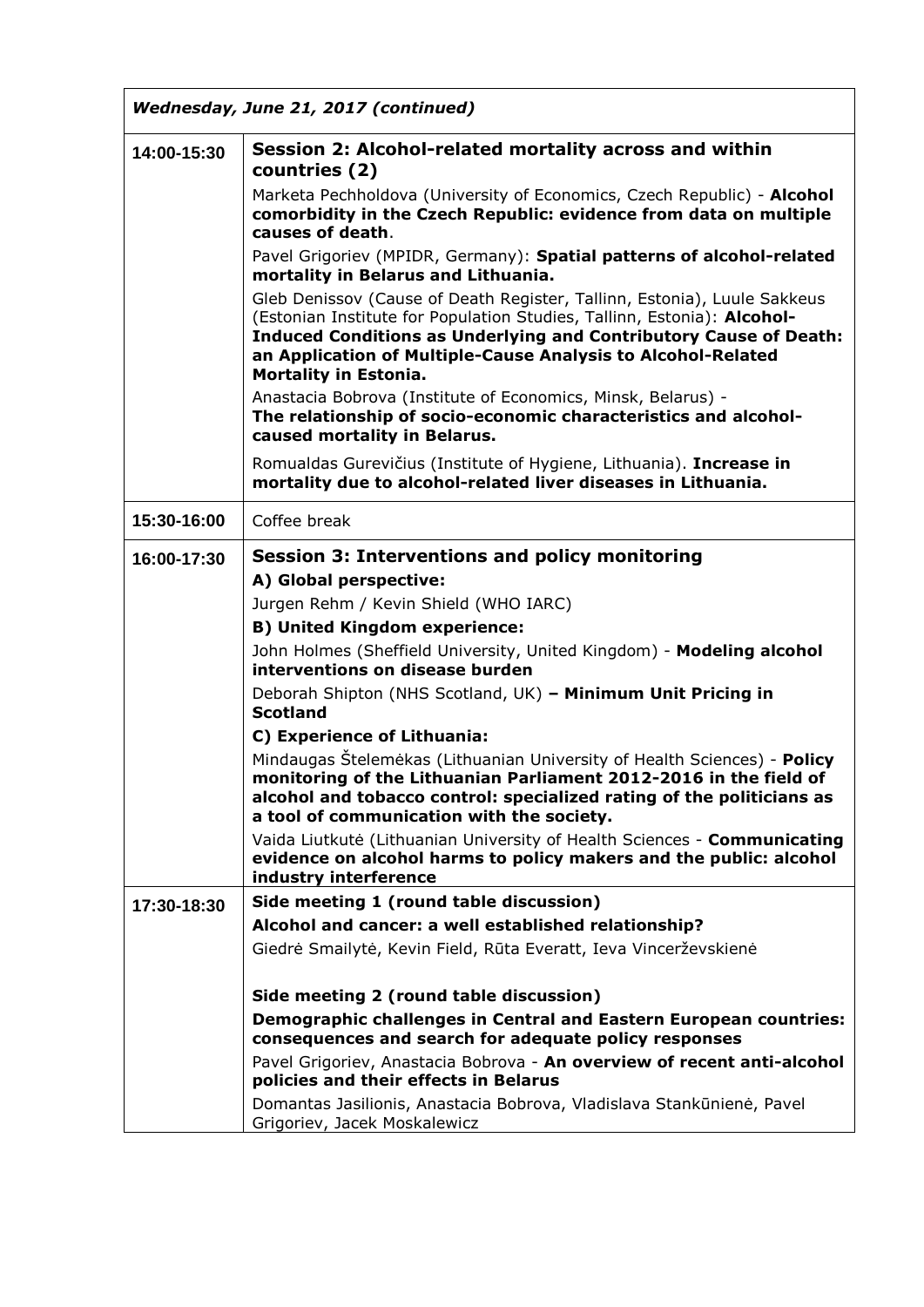| Thursday, June 22, 2017 |                                                                                                                                                                                                                                                                                                                                                                                                                                                                                                                                                                                                                                                                                                                                                                                                                                                                                                            |  |
|-------------------------|------------------------------------------------------------------------------------------------------------------------------------------------------------------------------------------------------------------------------------------------------------------------------------------------------------------------------------------------------------------------------------------------------------------------------------------------------------------------------------------------------------------------------------------------------------------------------------------------------------------------------------------------------------------------------------------------------------------------------------------------------------------------------------------------------------------------------------------------------------------------------------------------------------|--|
| 9:30-11:00              | <b>Session 4: Health effects on drinkers</b><br>Rūta Everatt (National Cancer Institute, Lithuania) - Alcohol consumption<br>and cancer: a 30 year cohort study in Lithuania.<br>David Leon Cardiovascular system diseases and alcohol in Russia<br>Ričardas Radišauskas (Lithuanian University of Health Sciences), Abdonas<br>Tamošiūnas (Lithuanian University of Health Sciences), Dalia Lukšienė<br>(Lithuanian University of Health Sciences), Gailutė Bernotienė (Lithuanian<br>University of Health Sciences)- Relationships between alcohol and risk<br>of cardiovascular diseases.<br>Kaja Rahu (National Institute for Health Development, Estonia) - Cause-<br>specific mortality in the cohort of TB-patients in Estonia: the role of<br>alcohol.<br>Alvydas Benošis (State Forensic Medicine Service, Lithuania) - Alcohol<br>consumption in Lithuania according to medical forensic autopsy |  |
|                         | data                                                                                                                                                                                                                                                                                                                                                                                                                                                                                                                                                                                                                                                                                                                                                                                                                                                                                                       |  |
| 11:00-11:30             | Coffee break                                                                                                                                                                                                                                                                                                                                                                                                                                                                                                                                                                                                                                                                                                                                                                                                                                                                                               |  |
| 11:30-13:00             | <b>Session 5: Measurement of alcohol and consumption</b><br>Tomas Rudys (Statistics Lithuania, Lithuania) - Measuring alcohol<br>consumption in official statistics of Lithuania.<br>Kersti Pärna (University of Tartu, Estonia) - Trends in alcohol<br>consumption in Estonia.<br>Katrin Lang et al. (National Institute for Health Development, Estonia) -<br>Unrecorded alcohol consumption and related health risks in the<br><b>Baltics</b><br>Edita Sakyte (Lithuanian University of Health Sciences) - Estimating<br>unrecorded alcohol consumption in Lithuania using indirect<br>methodologies.<br>Jacek Moskalewicz (Institute of Psychiatry and Neurology, Poland) -<br>Unrecorded sources of alcohol and individual harm in Poland and<br>elsewhere                                                                                                                                            |  |
| 13:00-14:00             | Lunch                                                                                                                                                                                                                                                                                                                                                                                                                                                                                                                                                                                                                                                                                                                                                                                                                                                                                                      |  |
| 14:00-15:30             | Session 6: Harm to the others: the emerging research<br>Robin Room (Centre for Alcohol Policy Research, Australia) - Development<br>of thinking about and research on alcohol's harm to others<br>Ilona Tamutiene (Vytautas Magnus University, Lithuania), Birutė Jogaitė<br>(Vytautas Magnus University, Lithuania) - Disclosure of alcohol's harm<br>to children living with alcohol abusing parents: alcohol's input to<br>adverse childhood experiences.<br>Jaroslaw Jastrzebski, Slawomir Slaski (Cardinal Wyszynski of University,<br>Poland) - Family of origin and the meaning of life in adult children of<br>alcoholics (AcoA)<br>Birutė Jogaitė (Vytautas Magnus University, Lithuania) - <b>Help possibilities</b><br>for "other than drinkers" in Lithuanian Addiction Treatment Centres<br>Orratai Waleewong (Ministry of Health, Thailand) - Harm from others'                              |  |
|                         | drinking-related criminal behaviour and misconduct: findings from<br>five Asian countries                                                                                                                                                                                                                                                                                                                                                                                                                                                                                                                                                                                                                                                                                                                                                                                                                  |  |